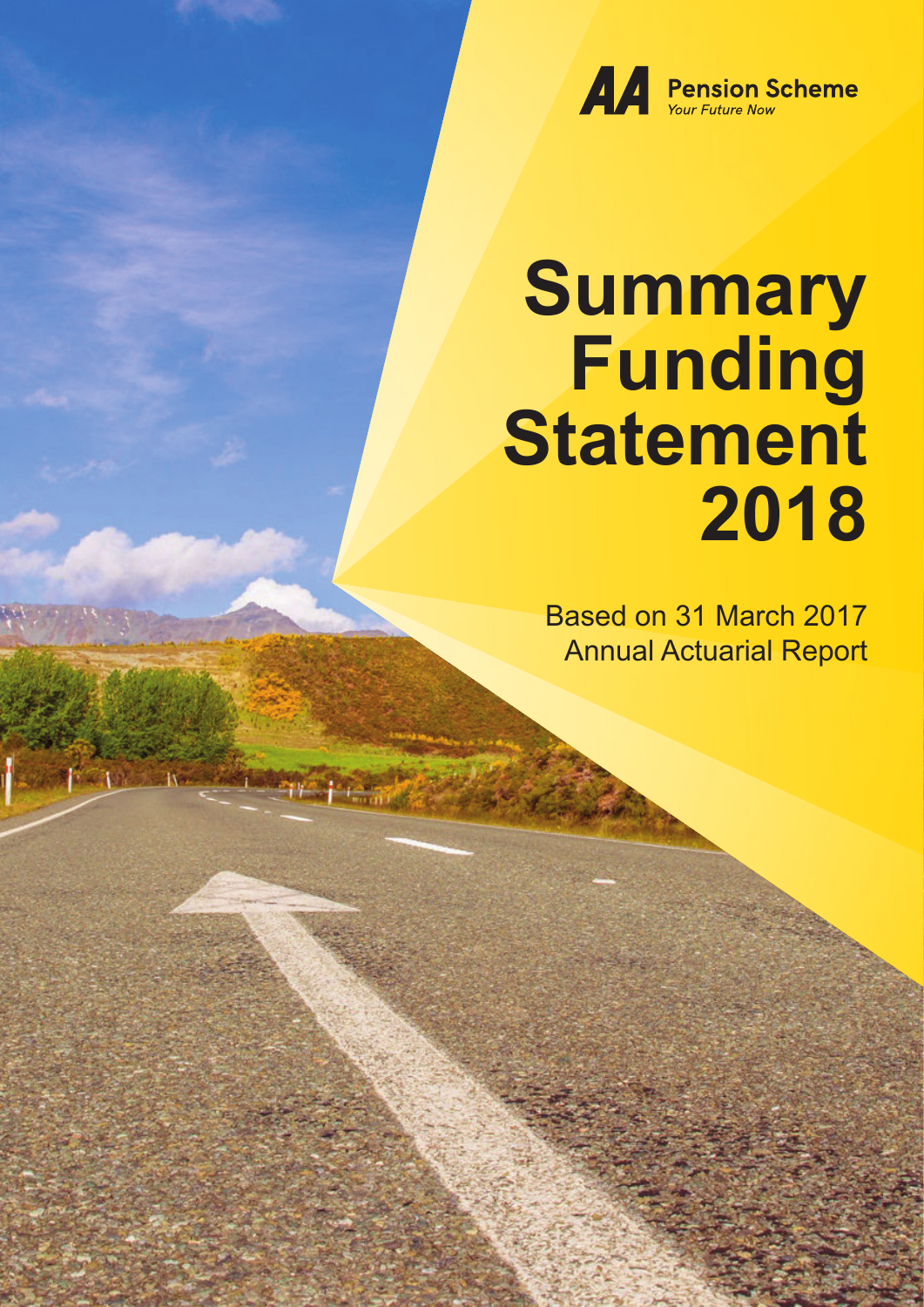# *Based on 31 March 2017 Annual Actuarial Report*

## **SUMMARY FUNDING STATEMENT**

## **The last ongoing funding Valuation**

The most recent formal funding Valuation showed that, on 31 March 2017, the funding position of the Scheme was as follows:

| Assets (excluding AVCs)                                                                     | £2,253 million           |
|---------------------------------------------------------------------------------------------|--------------------------|
| Amount needed to provide benefits                                                           | £2,615 million           |
| Surplus/deficit                                                                             | (£362 million) deficit   |
| <b>Funding level</b>                                                                        | 86%                      |
| Statutory estimate of solvency deficit as at<br>valuation at 31 March 2016                  | (£2,178 million) deficit |
| Statutory estimate of solvency ratio<br>(excluding ABF) as at valuation at<br>31 March 2016 | 46%                      |

The estimated amount needed on 31 March 2016 to ensure that all members' benefits could have been paid in full if the Scheme had started winding up (full solvency) was around £4,013 million. The Trustee is required by law to provide you with this information. It does not imply that there is any intention of winding up the Scheme.

#### **Change in funding position since the previous update in 2016**

We previously provided you with the actuary's triennial formal actuarial valuation on the Scheme's funding position as at 31 March 2016 which showed that the Scheme's funding position had worsened since the 2013 actuarial valuation. The actuary has prepared his annual actuarial report as at 31 March 2017 and the table below shows a side by side comparison of the estimated funding positions as at 31 March 2017 and as at 31 March 2016.

|                                      | 31 March 2016          | 31 March 2017          |
|--------------------------------------|------------------------|------------------------|
| <b>Assets</b>                        | £1,835 million         | £2,253 million         |
| Amount needed to provide<br>benefits | £2,201 million         | £2,615 million         |
| Surplus/deficit                      | (£366 million) deficit | (£362 million) deficit |
| <b>Funding level</b>                 | 83%                    | 86%                    |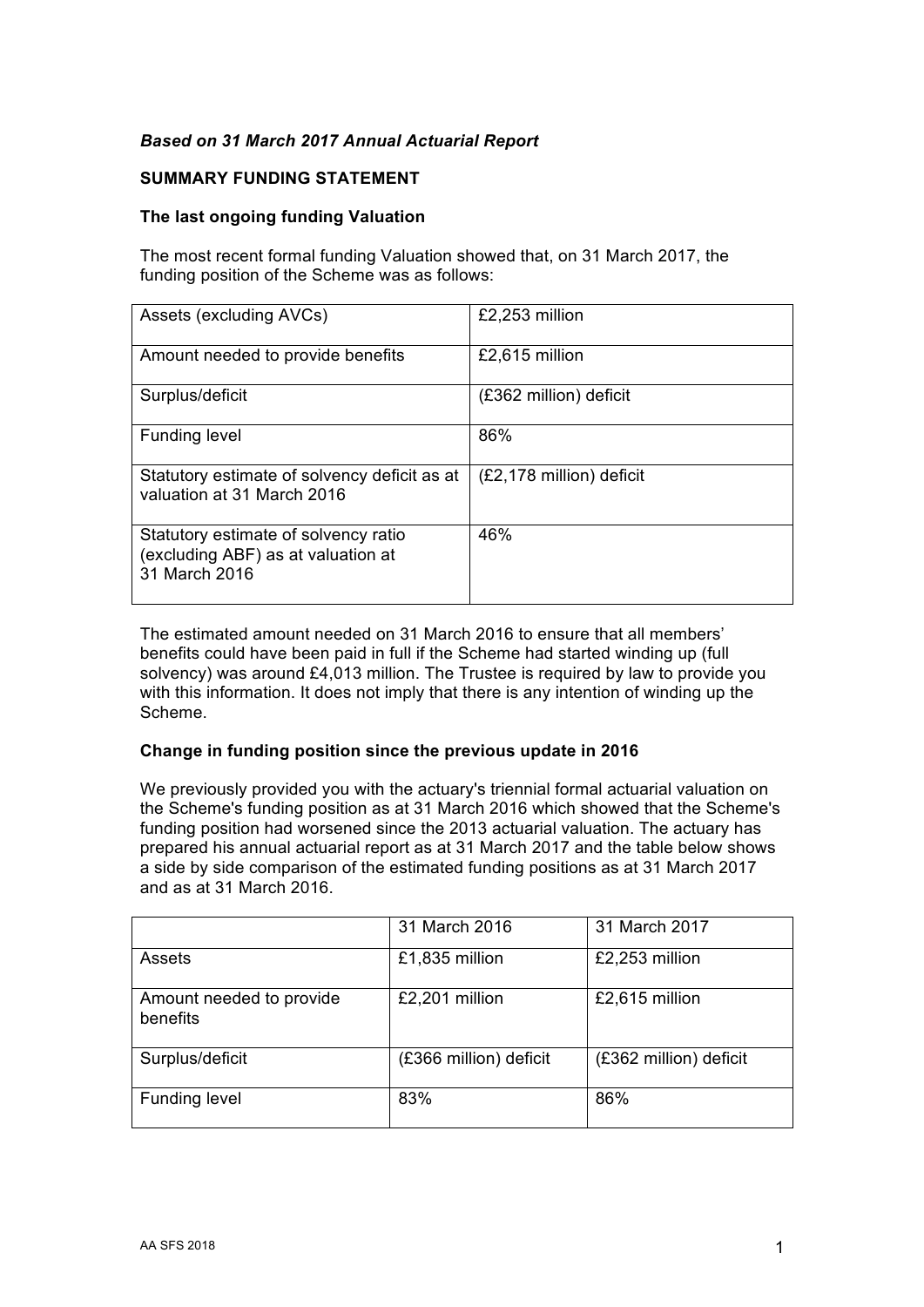As you can see from the table above, the Scheme's assets have increased between 31 March 2016 and 31 March 2017, whilst the amount required to provide benefits has also increased, albeit by very slightly less. As a result, the funding deficit as at 31 March 2017 has very slightly decreased and the funding level has increased.

The increase in assets is mainly due to the Scheme's hedging assets increasing, primarily as a result of gilt yields falling. The growth assets also had a higher than assumed investment return and have been further increased by deficit contributions made as detailed below. The fall in UK gilt yields also increased the value placed on the amount required to pay out benefits.

# **How is the funding deficit going to be eliminated?**

In order to eliminate the funding deficit revealed at the actuarial valuation as at 31 March 2016, the Trustee and the Company have agreed a Recovery Plan, whereby the Scheme will receive:

- The deficit contributions agreed as part of the 2013 actuarial valuation. These were £12.2M each year uplifted in line with RPI for 25 years from 1 November 2013 to 31 October 2038. At 1 April 2017, the annual contribution is £13.2M
- £8M over the period 1 July 2017 31 March 2018, paid in monthly instalments<br>•  $\frac{1}{2}$  F8M over the vear from 1 April 2018 31 March 2019
- £8M over the year from 1 April 2018 31 March 2019
- £11M per year 1 April 2019 31 March 2021, uplifted at 1 April 2020 in line with RPI
- £13M per year from 1 April 2021 to 30 June 2026, uplifted on 1 April 2022 and each subsequent 1 April in line with RPI

The deficit contributions agreed as part of the 2016 actuarial valuation are being paid from an asset backed funding arrangement (the "ABF", which is secured against the assets of AA Brand Management Limited, which owns all of the AA group's intellectual property). In the event that the ABF is unable to pay any of the deficit contributions in full, the Company is required to pay the balance.

In addition, the Company will continue to pay contributions in respect of benefits accruing and pay for all the costs associated with the running of the Scheme (including the payment of PPF levies).

#### **Statutory information**

The Pensions Regulator can modify future accruals under the Scheme, give directions about working out its Technical Provisions or impose a Schedule of Contributions. I am pleased to say that the Pensions Regulator has not needed to use its powers in this way for the Scheme.

Legislation requires that we must tell you if there have been any payments to the AA out of Scheme funds since the date of the last Summary Funding Statement (in this case in 2017). We can confirm that there has not been any payment to the AA out of Scheme funds since that date.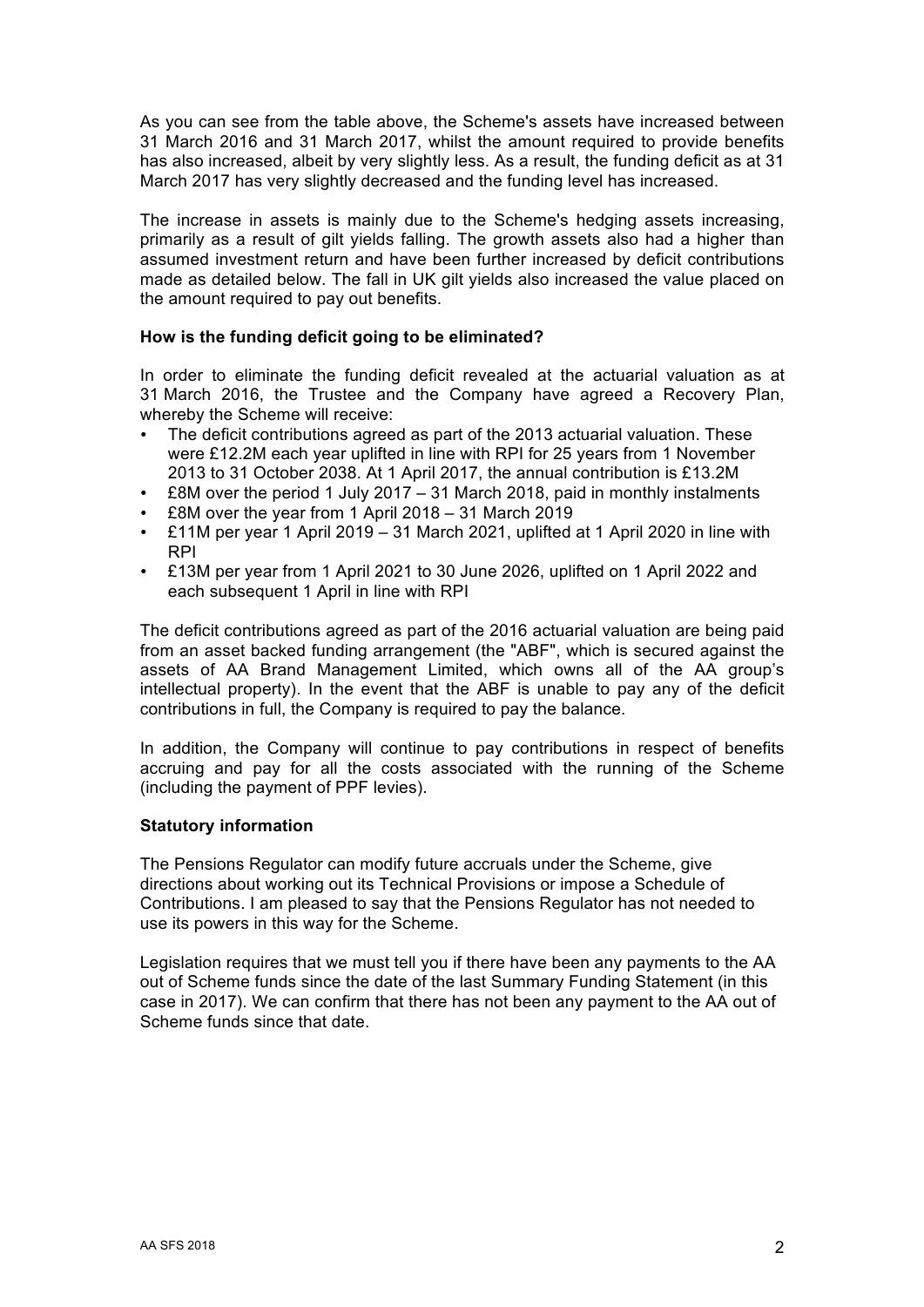# *How the Scheme operates*

## **How is my pension paid for?**

The AA pays contributions to the Scheme so that the Scheme can pay pensions to Scheme members when they retire. Active members also pay contributions to the

Scheme, mainly via a Salary Sacrifice arrangement (AA Plus) and the AA pays these to the Trustee, as well as their own employer contributions. The money to pay for members' pensions is held in a single fund and invested in a variety of different assets with the aim of generating investment returns (i.e. interest on the money the Scheme holds). It is not held separately for each individual.

#### **How do we calculate the amount the Scheme needs?**

The Trustee obtains regular Valuations from the Scheme Actuary of the benefits earned by members. Using this information, the Trustee comes to an agreement with the AA on future contributions.

## **The importance of the AA's support**

The Trustee's objective is to have enough money in the Scheme to pay pensions now and in the future. However, the success of the Scheme relies on the AA continuing to support the Scheme because:

- The AA will be paying the future expenses of running the Scheme on an annual basis;
- ! The funding level can fluctuate and, when there is a funding shortfall, the AA will usually need to put in more money; and
- ! The target funding level may turn out to be insufficient, in which case the AA will need to put in more money.

# **What would happen if the Scheme started to wind up?**

If the Scheme winds up, you might not get the full amount of pension you have built up, even if the Scheme is fully funded. However, whilst the Scheme remains ongoing, even though funding may temporarily be below target, benefits will continue to be paid in full.

If the Scheme were to start to wind up, the AA would have to pay enough into the Scheme to enable the members' benefits to be completely secured with an insurance company. It may be, however, that the AA would not be able to pay this full amount. If the AA became insolvent, the Pension Protection Fund might be able to take over the Scheme and pay compensation to members.

Further information and guidance is available on the Pension Protection Fund's website at:

www.pensionprotectionfund.org.uk.

Or you can write to: The Pension Protection Fund Renaissance, 12 Dingwall Road, Croydon Surrey CR0 2NA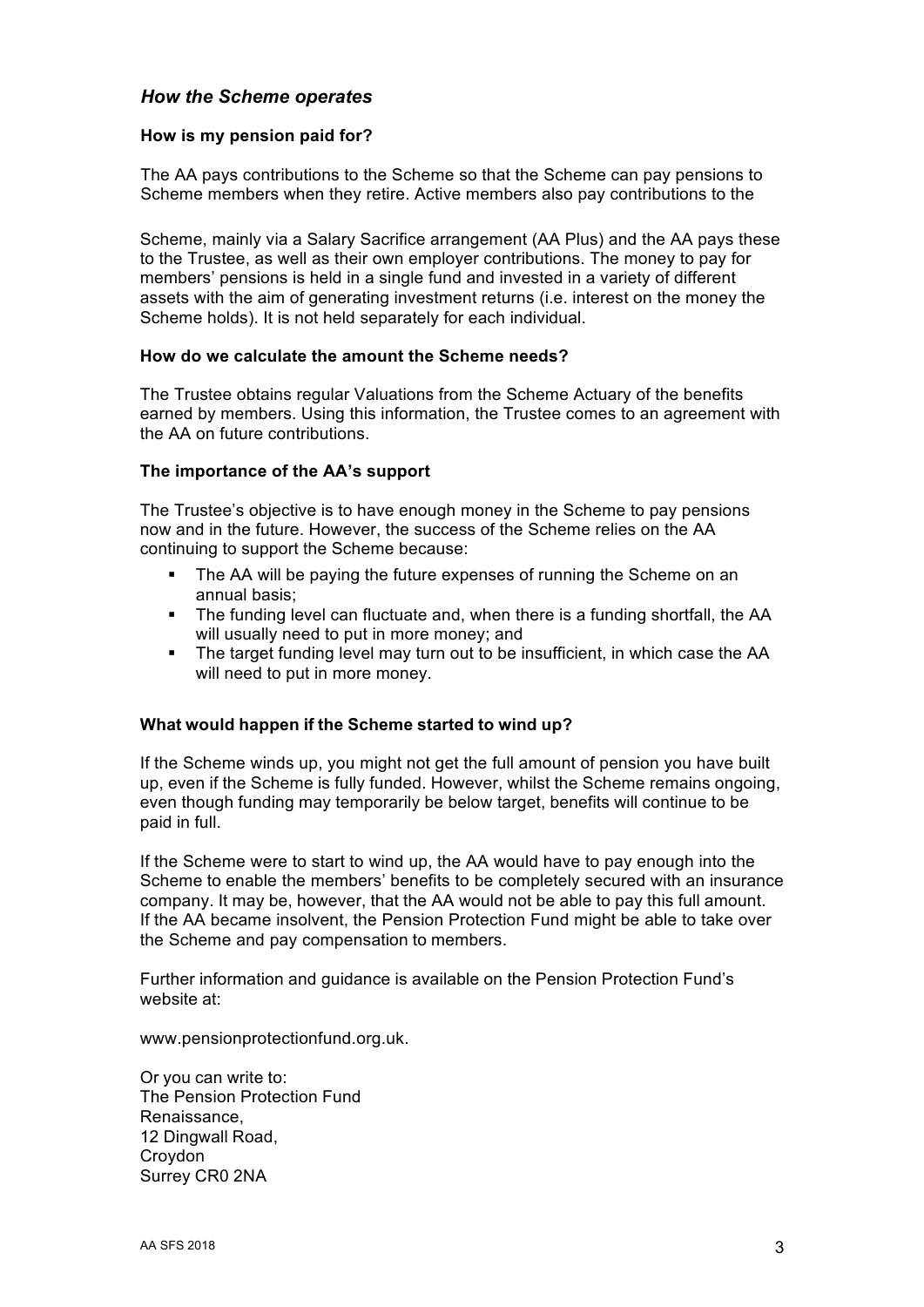# **Why does the funding plan not call for full solvency at all times?**

The full solvency position assumes that benefits will be secured by buying insurance policies. Insurers are obliged to take a very cautious view of the future and need to make a profit. The cost of securing pensions in this way also incorporates the future

expenses involved in administration. By contrast, our funding plan assumes that the AA will continue in business and support the Scheme.

## **What is the Scheme invested in?**

The Trustee's policy is to invest in a broad range of assets subject to asset class limits as follows:

| <b>Equities</b>                        | 8.0%  |
|----------------------------------------|-------|
| <b>Fixed Interest Government Bonds</b> | 2.0%  |
| Index-linked Government Bonds          | 12.0% |
| Multi Asset Credit                     | 5.0%  |
| <b>Hedge Funds</b>                     | 7.5%  |
| Property                               | 8.0%  |
| <b>Opportunistic Property</b>          | 7.0%  |
| DCS*                                   | 50.0% |
| Cash                                   | 0.5%  |
| Total                                  | 100%  |

• \* Assets with the Delegated Consulting Service (DCS) portfolios are invested in a wide range of assets according to each portfolios mandate

#### **Leaving the Scheme**

**Important**: If you are thinking of leaving the Scheme for any reason and transferring your Scheme benefits out of the Scheme, you should consult a professional adviser, such as an Independent Financial Adviser, before taking any action. Furthermore, if the value of your Scheme benefits (referred to as a 'transfer value') is in excess of £30,000 you are likely to be required to provide evidence that you have taken independent financial advice before you will be permitted to transfer your benefits out of the Scheme. You should also be aware of pension scams and the risks attached. For further information and details of the steps to take if you think you are being targeted by a pension scam, please visit www.pension-scams.com

#### **Expression of Wish**

No one likes to think about what will happen when they die but in certain circumstances lump sum benefits may be payable on the death of a member, deferred member or pensioner. Benefits on death from the Scheme are paid tax free and also do not form part of your estate for Inheritance Tax purposes. However, in order to avoid any delay in payment, the Trustee would encourage you to complete an Expression of Wish form. This form can be accessed from the AA Pension Scheme website at www.AApensions.com under the Document Library tab.

If you have previously completed an Expression of Wish in paper form, the Trustee would still ask that you enter your wishes online to ensure they are up-to-date and can be reviewed by you in the future.